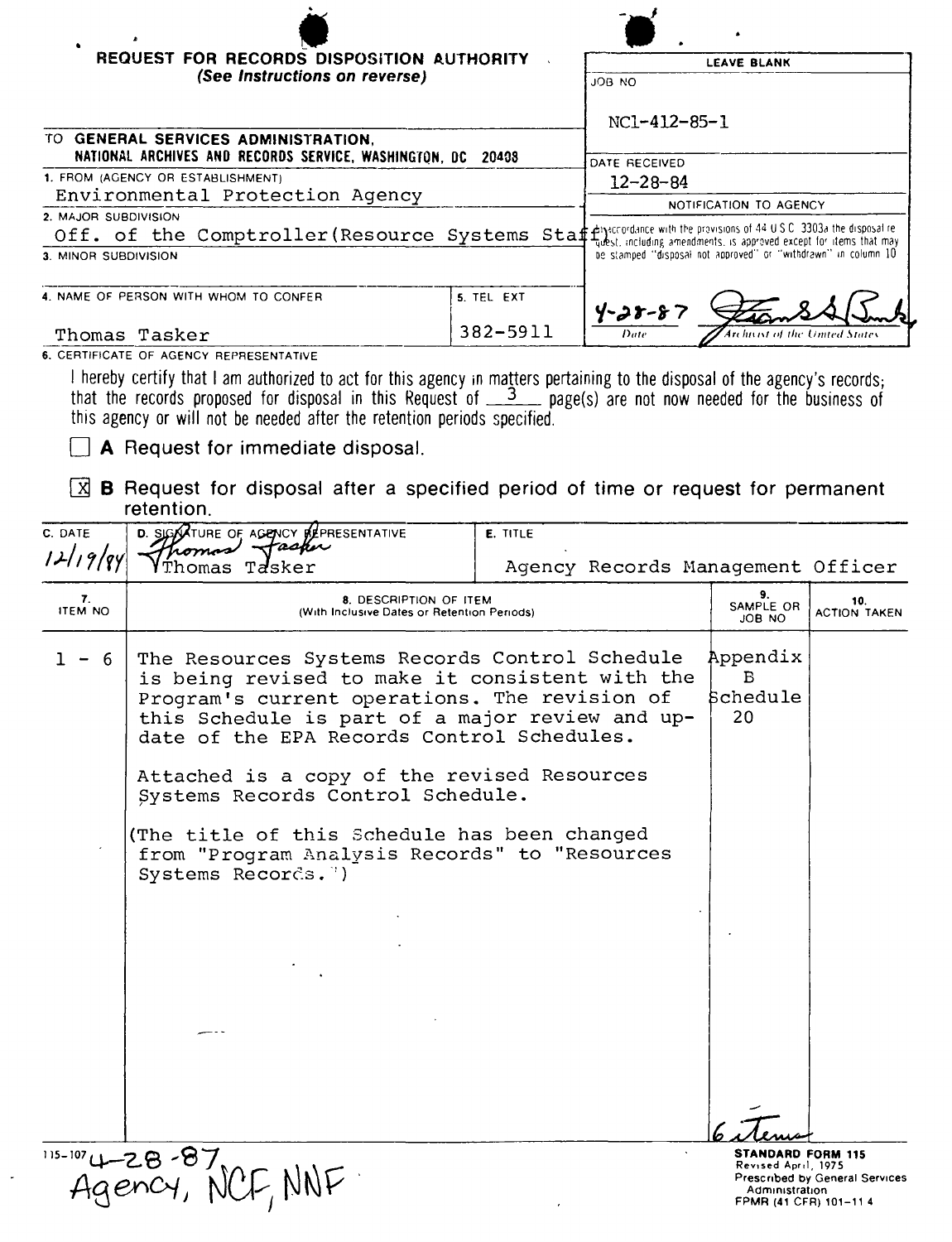|             | U.S. ENVIRONMENTAL PROTECTION AGENCY-RECORDS CONTROL SCHEDULES                                                                                                                                                                                                                                                                                                                                                                                  |                                                                                                                                                                                                            |
|-------------|-------------------------------------------------------------------------------------------------------------------------------------------------------------------------------------------------------------------------------------------------------------------------------------------------------------------------------------------------------------------------------------------------------------------------------------------------|------------------------------------------------------------------------------------------------------------------------------------------------------------------------------------------------------------|
|             | TITLE OF SCHEDULE                                                                                                                                                                                                                                                                                                                                                                                                                               | COVERAGE OF SCHEDULE                                                                                                                                                                                       |
| <b>ITEM</b> | RESOURCES SYSTEMS RECORDS<br>NAME AND DESCRIPTION OF RECORD/FILE                                                                                                                                                                                                                                                                                                                                                                                | AGENCYWIDE<br>RETENTION PERIOD AND DISPOSITION                                                                                                                                                             |
| NO.<br>1.   | Management Reviews. Includes records used to conduct<br>management reviews of administrative programs, i.e.,<br>personnel, finance, etc. Records consist of workplan,<br>final report, and other related materials.                                                                                                                                                                                                                             | Retention: Retain 10 years.<br>Disposition: Break file upon completion of review.<br>Keep in office 3 years, then transfer to the FRC.<br>Destroy when 10 years old.                                       |
| 2.          | President's Private Sector Survey on Cost Control (Grace<br>Commission.) Includes records used to identify PPSSCC<br>recommendations, agreements reached between EPA, OMB, and<br>White House on implementation of recommendations, and<br>periodic status reports. Record consists of PPSSCC<br>reports, work papers, status reports, and related materials.                                                                                   | Retention: Retain 10 years.<br>Disposition: Break file when action is complete.<br>Keep in office 3 years, then transfer to the FRC.<br>Destroy when 10 years old.                                         |
| 3.          | $A-76$ . Includes records used to document the Agency's imple-<br>mentation of A-76, "Performance of Commercial Activities."<br>Records consist of Agency implementation procedures, includ-<br>ing appeals procedures, inventory of in-house commercial<br>activities, inventory of activities already contracted out,<br>documentation for various A-76 reviews conducted, and<br>related materials.                                          | Retention: Retain 10 years.<br>Disposition: Break file when action is complete.<br>Keep in office 3 years, then transfer to the FRC.<br>Destroy when 10 years old.                                         |
| 4.          | Federal Managers' Financial Integrity Act (FMFIA). Includes<br>records used to document Agency's implementation of the<br>FMFIA. Records consist of Agency directives, quidance<br>materials provided to internal control coordinators, docu-<br>mentation of internal control objectives and techniques,<br>status reports on conduct of internal control reviews and<br>correction of reported material weaknesses, and related<br>materials. | Retention: Retain 10 years.<br>Disposition: Break file when action is complete.<br>Keep in office 3 years, then transfer to the FRC.<br>Destroy when 10 years old.                                         |
| 5.          | Audit Resolution. Includes records used to document<br>Agency's audit resolution process. Records consist of<br>Agency directives and guidance, special analyses and<br>reports on the audit resolution process, status reports<br>on unresolved audits by office, decisions of the Audit<br>Resolution Board, and related materials.                                                                                                           | Retention: Permanent.<br>Disposition: Break file when audit resolution is<br>completed. Keep in office 3 years, then transfer<br>to the FRC. Keep in FRC 15 years, then offer to<br>the National Archives. |
|             |                                                                                                                                                                                                                                                                                                                                                                                                                                                 |                                                                                                                                                                                                            |

 $\tilde{\phantom{a}}$ 

 $\sim$ 

Ii \ ,I

博了》

RECORDS MANAGEMENT MANUAL

 $\mathcal{A}^{\mathcal{A}}$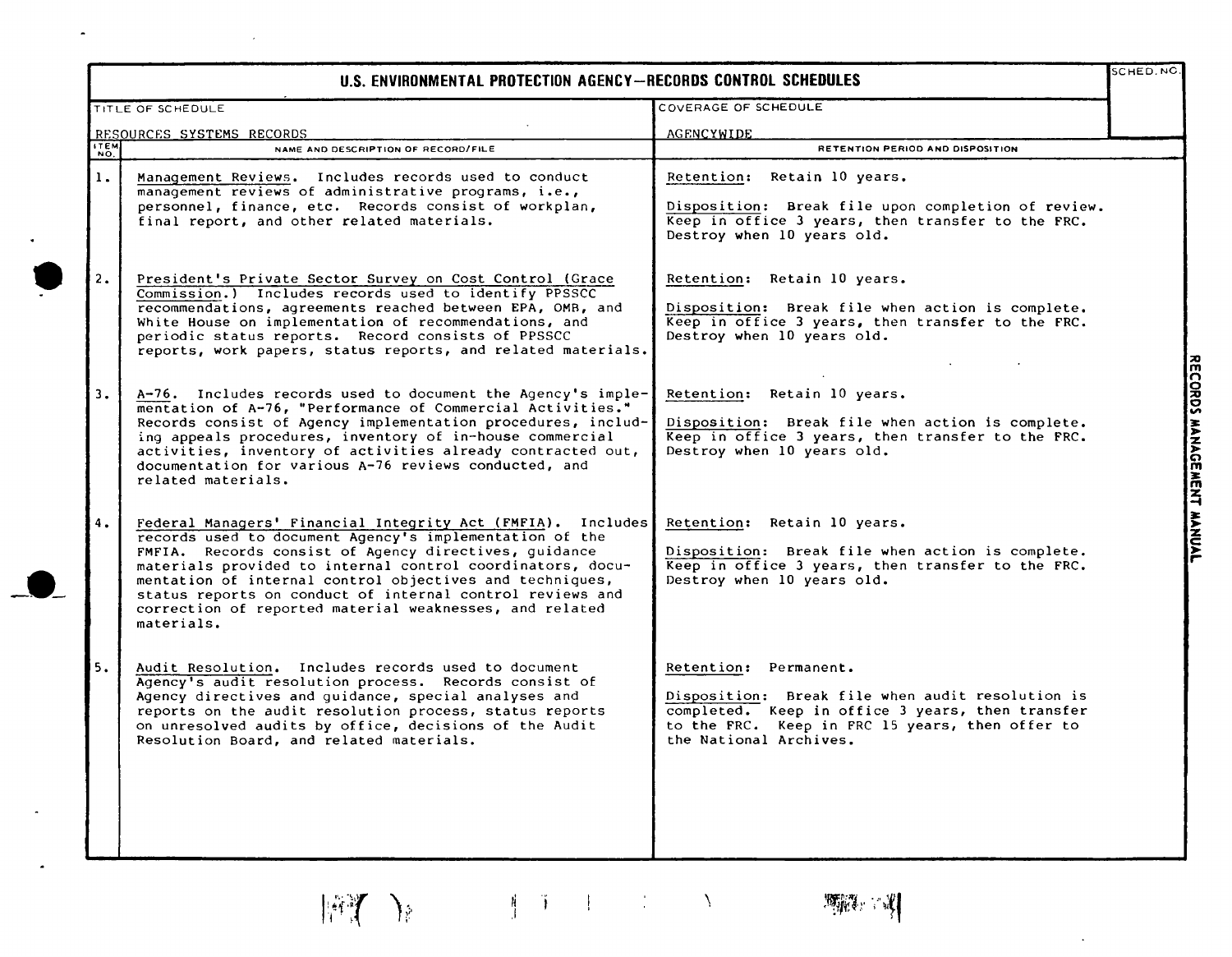| U.S. ENVIRONMENTAL PROTECTION AGENCY-RECORDS CONTROL SCHEDULES |                                                                                                                                                                                                                                                           |                                                                                                                | SCHED, NO |
|----------------------------------------------------------------|-----------------------------------------------------------------------------------------------------------------------------------------------------------------------------------------------------------------------------------------------------------|----------------------------------------------------------------------------------------------------------------|-----------|
|                                                                | TITLE OF SCHEDULE                                                                                                                                                                                                                                         | COVERAGE OF SCHEDULE                                                                                           |           |
|                                                                | RESOURCES SYSTEMS RECORDS                                                                                                                                                                                                                                 | AGENCYWIDE                                                                                                     |           |
| <b>ITEM</b>                                                    | NAME AND DESCRIPTION OF RECORD/FILE                                                                                                                                                                                                                       | RETENTION PERIOD AND DISPOSITION                                                                               |           |
| $6.$                                                           | Program Management. Includes records used in the internal<br>management of the program. Records consist of program<br>strategy records, correspondence, and reports related to<br>program development and implementation, and other related<br>materials. | Retention: Retain 5 years.<br>Disposition: Break file at end of year. Keep in<br>office 5 years, then destroy. |           |
|                                                                |                                                                                                                                                                                                                                                           |                                                                                                                |           |
|                                                                |                                                                                                                                                                                                                                                           |                                                                                                                |           |
|                                                                |                                                                                                                                                                                                                                                           |                                                                                                                |           |
|                                                                |                                                                                                                                                                                                                                                           |                                                                                                                |           |
|                                                                |                                                                                                                                                                                                                                                           |                                                                                                                |           |
|                                                                |                                                                                                                                                                                                                                                           |                                                                                                                |           |
|                                                                |                                                                                                                                                                                                                                                           |                                                                                                                |           |

 $\sim 10^{11}$  km  $^{-1}$ 



 $\label{eq:2.1} \frac{1}{\sqrt{2}}\left(\frac{1}{\sqrt{2}}\right)^{2} \left(\frac{1}{\sqrt{2}}\right)^{2} \left(\frac{1}{\sqrt{2}}\right)^{2} \left(\frac{1}{\sqrt{2}}\right)^{2} \left(\frac{1}{\sqrt{2}}\right)^{2} \left(\frac{1}{\sqrt{2}}\right)^{2} \left(\frac{1}{\sqrt{2}}\right)^{2} \left(\frac{1}{\sqrt{2}}\right)^{2} \left(\frac{1}{\sqrt{2}}\right)^{2} \left(\frac{1}{\sqrt{2}}\right)^{2} \left(\frac{1}{\sqrt{2}}\right)^{2} \left(\$